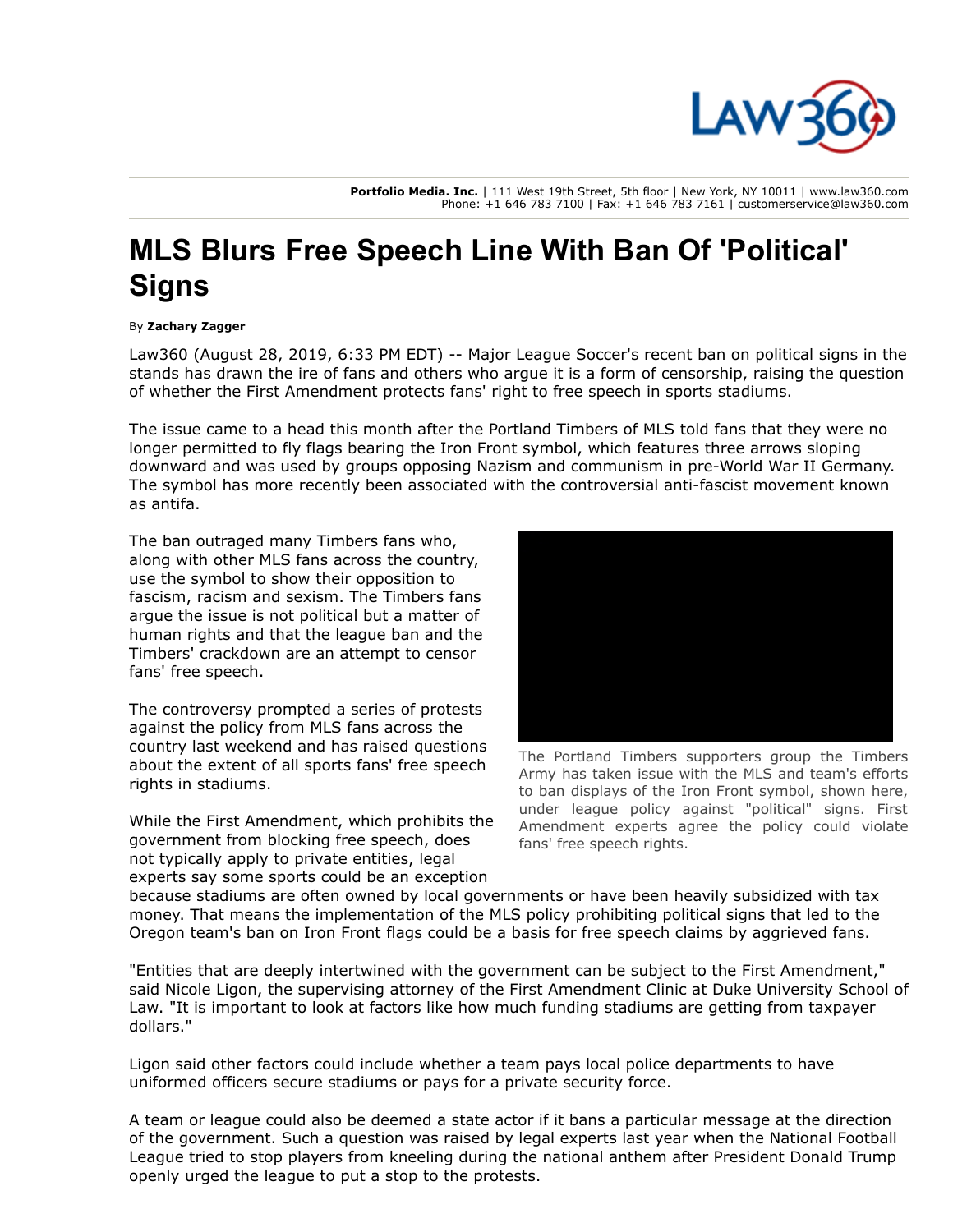Whether a stadium is government-owned and leased to a team or whether it is heavily subsidized by [taxes are other key factors. For example, an Illinois federal court last year allowed a Green Bay](https://www.law360.com/companies/green-bay-packers) Packers fan to move forward with claims targeting a [Chicago Bears](https://www.law360.com/companies/chicago-bears) policy banning him from wearing Packers gear on the field at the Windy City's Soldier Field because the Bears lease the stadium from a public entity.

The Packers fan eventually settled the case, but his initial success in moving forward with his claims suggests that a fan may have a viable First Amendment claim against a team that plays in a government-owned stadium.

In the Timbers case, the soccer team's stadium, Providence Park, is owned by the city of Portland and leased to Peregrine Sports LLC, the entity behind the Timbers, potentially opening the team and its implementation of the MLS political ban to First Amendment scrutiny.

"The second you can get past that state actor hurdle, then you are golden," Ligon, who represented the Packers fan in his case, said with regard to the MLS political ban. "Especially because political speech is the greatest protection. That is so core to the First Amendment. If you are going to broadly ban that, then you run into some real issues."

MLS implemented the new Fan Code of Conduct at the beginning of the current season. The ban prohibits "political ... or otherwise inappropriate language or behavior" on "any sign or other visible representation." In addition to the Timbers crackdown, MLS has also issued a warning to Seattle Sounders fans not to use the Iron Front symbol, citing the Fan Code of Conduct.

But the board of the 107 Independent Supporters Trust, the group behind the Timbers Army and the Rose City Riveters supporters groups, argue the policy represents "the ability to arbitrarily, unilaterally, and subjectively interpret symbols and ideas as 'political,' something we've already seen happening across the league in recent weeks."

"What I think [the MLS and its teams] are actually doing is banning fans from displaying their political beliefs while the team and the league is allowed to display theirs," said First Amendment attorney Ricardo P. Cestero of [Greenberg Glusker Fields Claman & Machtinger LLP.](https://www.law360.com/firms/greenberg-glusker) "That is problematic in itself, and then there is this inherent vagueness on what is 'political' speech."

"Clearly, the league doesn't ban all political speech because the league itself engages in political speech," he said. "The league does, like all sports leagues do, military appreciation activities. They have the players wear camouflage outfits or do Fourth of July ceremonies. Those all could potentially be deemed political speech."

The league did not respond to a request for comment by Law360, but MLS Commissioner Don Garber told [ESPN](https://www.law360.com/companies/espn-inc) last month that the Iron Front is a "political organization" that makes it unlike waving a rainbow LGBTQ flag and that the league wants fans to attend games without being confronted with issues that make them uncomfortable.

But it may be too late for that, according to one expert.

"This idea of sports trying to be nonpolitical, I think at this point has just become silly," said Howard M. Wasserman, a professor at the Florida International University College of Law who teaches the First Amendment. "Politics is absolutely wrapped up in sports, and if everyone is being honest, they would acknowledge that. So that means political speech about anti-fascism or anti-racism, especially in that particular community, is important."

But the ban on political messages comes in the context of the growing "supporters culture" that MLS has fostered, where fans are organized into independent groups dedicated to rooting for a team similar to so-called Ultras groups that are prominent in Europe and Latin America.

That fan culture, which is an outlier in U.S. and Canadian professional sports, has helped expand the popularity of MLS. However, some of those groups in other countries have adopted extreme political, religious or ideological affiliations that have led to violence.